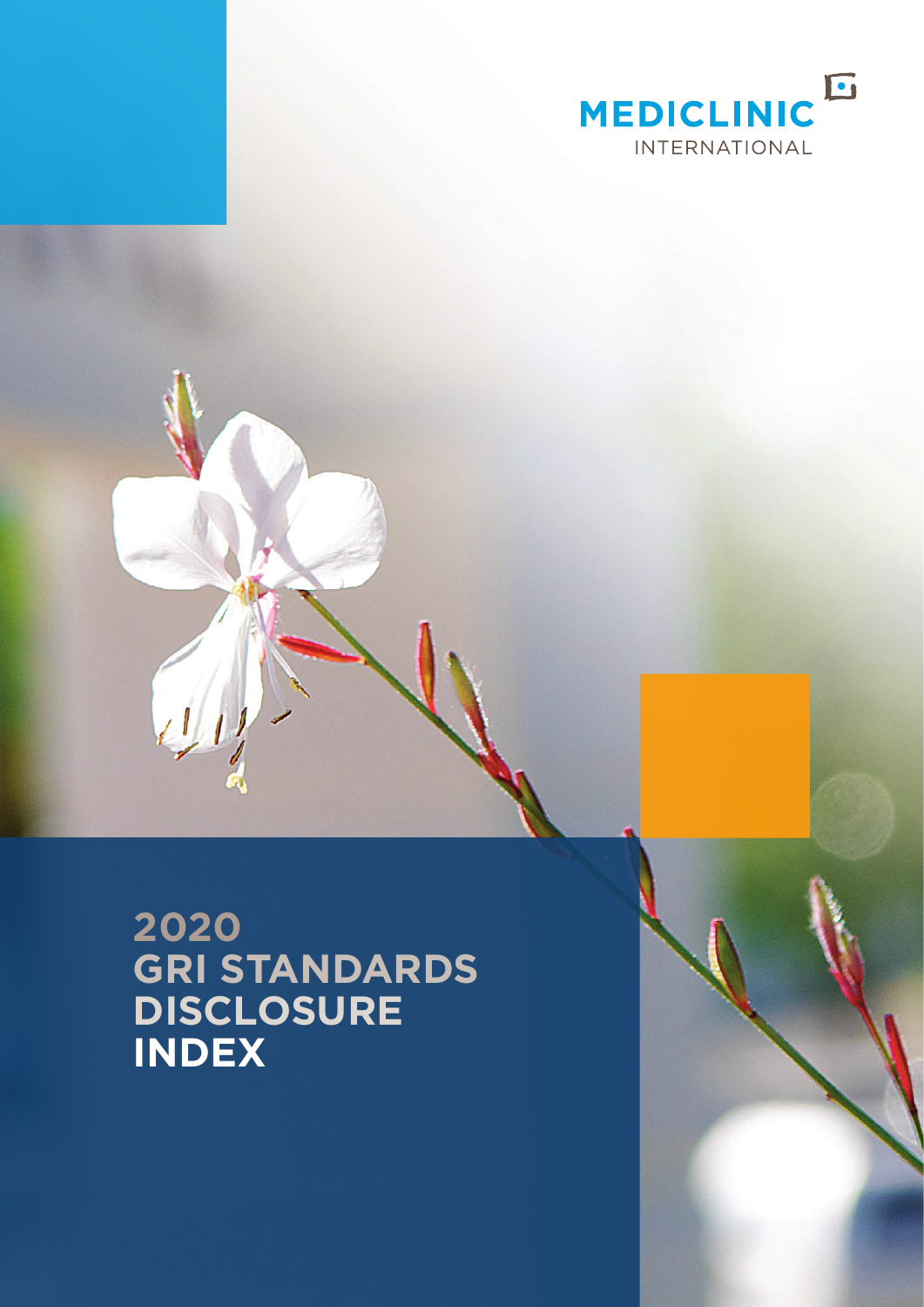# **GRI STANDARDS DISCLOSURE INDEX**

This disclosure index ('GRI Index') identifies the location of the general and specific standard disclosures required by the Sustainability Reporting Standards developed by the Global Reporting Initiative ('GRI Standards'). The Sustainable Development Report is aligned with the core 'in accordance' option of the GRI Standards.

The references included in this GRI Index refer mainly to sections of the Company's 2020 Annual Report and the 2020 Sustainable Development Report, both documents relating to the financial year ended 31 March 2020, and published on the Company's website at [www.mediclinic.com.](http://www.mediclinic.com)

Although many of the GRI Standards' disclosures have been reported on by the Company, this GRI Index includes the Group's general standard disclosures and the material specific standard disclosures, based on the Company's materiality assessment referred to on page 24 of the 2020 Sustainable Development Report.

Reference to the assurance of the various aspects is not included in this GRI Index. Please refer to page 71 in the 2020 Sustainable Development Report explaining the Group's independent assurance, as referred to in the index below next to *GRI Standard 102-56 (External Assurance).*

| <b>GRI Standard</b><br>disclosure<br>reference                                          | Description                                                                                                                                                                           | Section of report                                                                                                                                                           | Page<br>reference     |
|-----------------------------------------------------------------------------------------|---------------------------------------------------------------------------------------------------------------------------------------------------------------------------------------|-----------------------------------------------------------------------------------------------------------------------------------------------------------------------------|-----------------------|
|                                                                                         | <b>GRI 102: GENERAL DISCLOSURES</b>                                                                                                                                                   |                                                                                                                                                                             |                       |
| <b>ORGANISATIONAL PROFILE</b>                                                           |                                                                                                                                                                                       |                                                                                                                                                                             |                       |
| $102 - 1$<br>$102 - 2$<br>$102 - 3$<br>$102 - 4$<br>$102 - 5$<br>$102 - 6$<br>$102 - 7$ | Name; Activities, brands, products<br>and services: Location of<br>headquarters; Location of<br>operations; Ownership and legal<br>form; Markets served; Scale of the<br>organisation | Annual Report:<br>• At a glance<br>• Business model                                                                                                                         | 10 <sup>2</sup><br>14 |
| $102 - 8$                                                                               | Information on employees and other<br>workers                                                                                                                                         | Annual Report:<br>• Strategy, goals and progress<br>· Sustainable development overview<br>Sustainable Development Report:<br>• Material issue 2: Building stakeholder trust | 36<br>62<br>36        |
| $102 - 9$                                                                               | A description of the organisation's<br>supply chain, including its main<br>elements as they relate to the<br>organisation's activities, primary<br>brands, products and services      | Sustainable Development Report:<br>• Material issue 2: Building stakeholder trust<br>(Optimised supply chain)                                                               | 59                    |
| $102 - 10$                                                                              | Significant changes to the<br>organisation and its supply chain                                                                                                                       | Annual Report:<br>• Chair's Review<br>• Group Chief Executive Officer's Report                                                                                              | 20<br>28              |
| $102 - 11$                                                                              | Precautionary principle or approach                                                                                                                                                   | Annual Report:<br>• Risk management, principal risks and<br>uncertainties                                                                                                   | 119                   |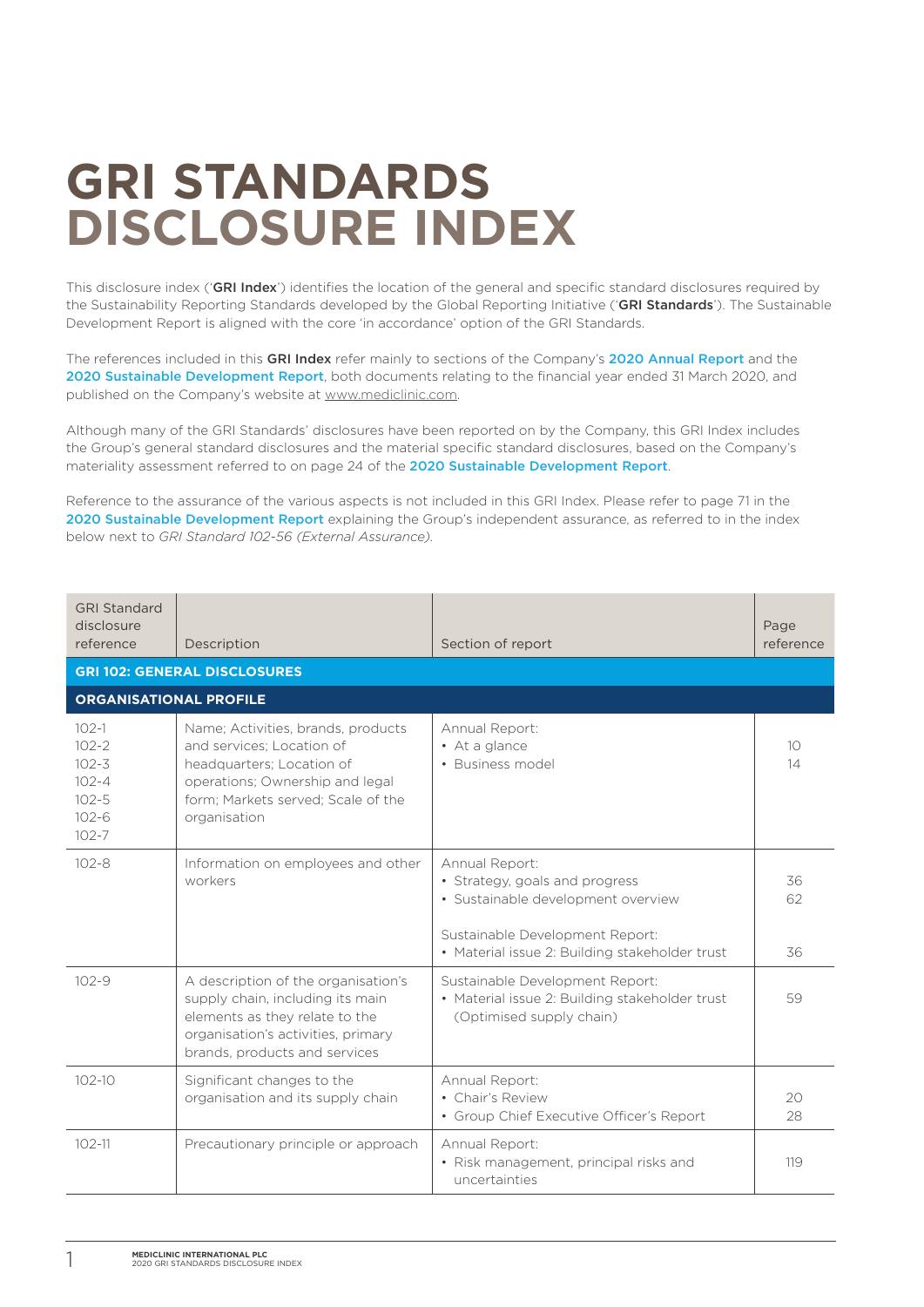| <b>GRI Standard</b><br>disclosure<br>reference | Description                                             | Section of report                                                                                                                                                                                                                                                                             | Page<br>reference                   |
|------------------------------------------------|---------------------------------------------------------|-----------------------------------------------------------------------------------------------------------------------------------------------------------------------------------------------------------------------------------------------------------------------------------------------|-------------------------------------|
|                                                | <b>GRI 102: GENERAL DISCLOSURES (CONTINUED)</b>         |                                                                                                                                                                                                                                                                                               |                                     |
| <b>ORGANISATIONAL PROFILE</b>                  |                                                         |                                                                                                                                                                                                                                                                                               |                                     |
| $102 - 12$                                     | External initiatives                                    | Sustainable Development Report:<br>• Independent assurance<br>• Guidelines                                                                                                                                                                                                                    | 71<br>Inside<br>front<br>cover      |
| $102 - 13$                                     | Membership of associations                              | Sustainable Development Report:<br>· Stakeholder engagement: Industry<br>associations                                                                                                                                                                                                         | 19                                  |
| <b>STRATEGY</b>                                |                                                         |                                                                                                                                                                                                                                                                                               |                                     |
| $102 - 14$                                     | Statement from senior decision-<br>maker                | Annual Report:<br>• Chair's Review<br>• Group Chief Executive Officer's Report                                                                                                                                                                                                                | 20<br>28                            |
|                                                |                                                         | Sustainable Development Report:<br>• Foreword                                                                                                                                                                                                                                                 | $\overline{4}$                      |
| $102 - 15$                                     | Description of key impacts, risks and<br>opportunities  | Annual Report:<br>• Group Chief Executive Officer's Report<br>• Strategy, goals and progress<br>• Clinical services overview<br>• Risk management, principal risks and<br>uncertainties<br>• Audit and Risk Committee Report<br>• Clinical Performance and Sustainability<br>Committee Report | 28<br>36<br>50<br>119<br>170<br>184 |
|                                                |                                                         | Sustainable Development Report:<br>• Materiality assessment                                                                                                                                                                                                                                   | 24                                  |
| <b>ETHICS AND INTEGRITY</b>                    |                                                         |                                                                                                                                                                                                                                                                                               |                                     |
| $102 - 16$                                     | Values, principles, standards and<br>norms of behaviour | Annual Report:<br>• Corporate Governance Statement                                                                                                                                                                                                                                            | 138                                 |
|                                                |                                                         | Sustainable Development Report:<br>• Material issue 3: Being an ethical<br>and responsible corporate citizen<br>(Preventing bribery and corruption)                                                                                                                                           | 69                                  |
| $102 - 17$                                     | Mechanisms for advice and concerns<br>about ethics      | Annual Report:<br>• Corporate Governance Statement<br>• Audit and Risk Committee Report                                                                                                                                                                                                       | 138<br>170                          |
|                                                |                                                         | Sustainable Development Report:<br>• Material issue 3: Being an ethical<br>and responsible corporate citizen<br>(Preventing bribery and corruption)                                                                                                                                           | 69                                  |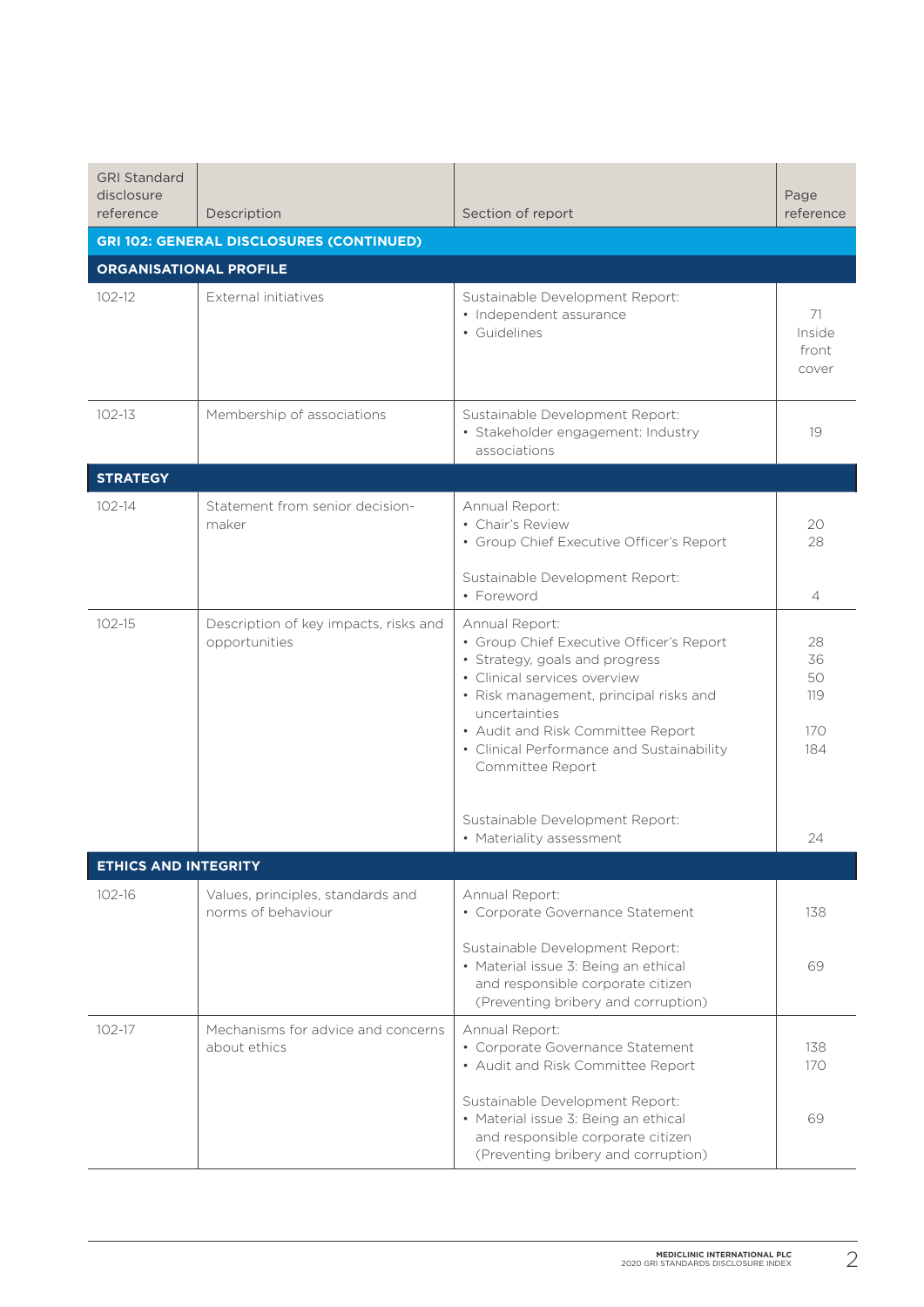| <b>GRI Standard</b><br>disclosure<br>reference                                                               | Description                                                                                                                                                                                                                                                                                                                                                                                                                                                                                                                                                                                                                           | Section of report                                                                                                                                                                                                                                                                                                           | Page<br>reference                  |
|--------------------------------------------------------------------------------------------------------------|---------------------------------------------------------------------------------------------------------------------------------------------------------------------------------------------------------------------------------------------------------------------------------------------------------------------------------------------------------------------------------------------------------------------------------------------------------------------------------------------------------------------------------------------------------------------------------------------------------------------------------------|-----------------------------------------------------------------------------------------------------------------------------------------------------------------------------------------------------------------------------------------------------------------------------------------------------------------------------|------------------------------------|
|                                                                                                              | <b>GRI 102: GENERAL DISCLOSURES (CONTINUED)</b>                                                                                                                                                                                                                                                                                                                                                                                                                                                                                                                                                                                       |                                                                                                                                                                                                                                                                                                                             |                                    |
| <b>GOVERNANCE</b>                                                                                            |                                                                                                                                                                                                                                                                                                                                                                                                                                                                                                                                                                                                                                       |                                                                                                                                                                                                                                                                                                                             |                                    |
| $102 - 18$<br>$102 - 19$<br>$102 - 20$<br>$102 - 21$<br>$102 - 22$<br>$102 - 23$<br>$102 - 24$<br>$102 - 25$ | Governance structure of the<br>organisation, including any<br>committees responsible for<br>decisions on economic.<br>environmental and social impacts;<br>Process for delegating authority for<br>economic, environmental and social<br>topics; Executive-level person<br>responsible for economic,<br>environmental and social topics;<br>Process for consultation between<br>stakeholders and highest governing<br>body on economic, environmental<br>and social topics; Composition of<br>highest governance body and its<br>committees; Chair of the highest<br>governance body; Nomination and<br>selection process for highest | Annual Report:<br>• Corporate Governance Statement<br>Sustainable Development Report:<br>• Governance of Sustainable Development<br>(Governance structures)                                                                                                                                                                 | 138<br>10 <sup>°</sup>             |
| $102 - 26$                                                                                                   | governance body; Processes of<br>highest governance body for<br>management of conflicts of interest<br>Highest governance body's and<br>senior executives' role in the<br>development, approval, and<br>updating of the organisation's<br>purpose, value or mission<br>statements, strategies, policies and<br>goals related to economic,<br>environmental and social topics                                                                                                                                                                                                                                                          | Annual Report:<br>• Business model<br>• Investment case<br>• Strategy, goals and progress<br>• Corporate Governance Statement (Board<br>structure and roles)<br>• Clinical Performance and Sustainability<br>Committee Report<br>Sustainable Development Report:<br>• Governance of Sustainable Development<br>(Management) | 14<br>16<br>36<br>139<br>184<br>10 |
| $102 - 27$<br>102-28                                                                                         | Measures taken to develop and<br>enhance the highest governance<br>body's collective knowledge of<br>economic, environmental and social<br>topics; Processes for evaluating<br>highest governance body's own<br>performance, particularly with<br>regard to economic, environmental<br>and social topics                                                                                                                                                                                                                                                                                                                              | Annual Report:<br>• Corporate Governance Statement:<br>Evaluation of the Board, committees and<br>Chair<br>• Clinical Performance and Sustainability<br>Committee Report<br>• Nomination Committee Report: Evaluation<br>of the composition, structure and<br>functioning of the Board                                      | 161<br>184<br>192                  |
| $102 - 29$<br>102-30<br>$102 - 31$                                                                           | Highest governance body's role in<br>identification and management of<br>economic, environmental and social<br>impacts, risks and opportunities;<br>Review of the effectiveness of the<br>organisation's risk management<br>processes; Frequency of review of<br>impacts, risks and opportunities                                                                                                                                                                                                                                                                                                                                     | Annual Report:<br>• Risk management, principal risks and<br>uncertainties<br>• Audit and Risk Committee Report<br>• Clinical Performance and Sustainability<br>Committee Report                                                                                                                                             | 119<br>170<br>184                  |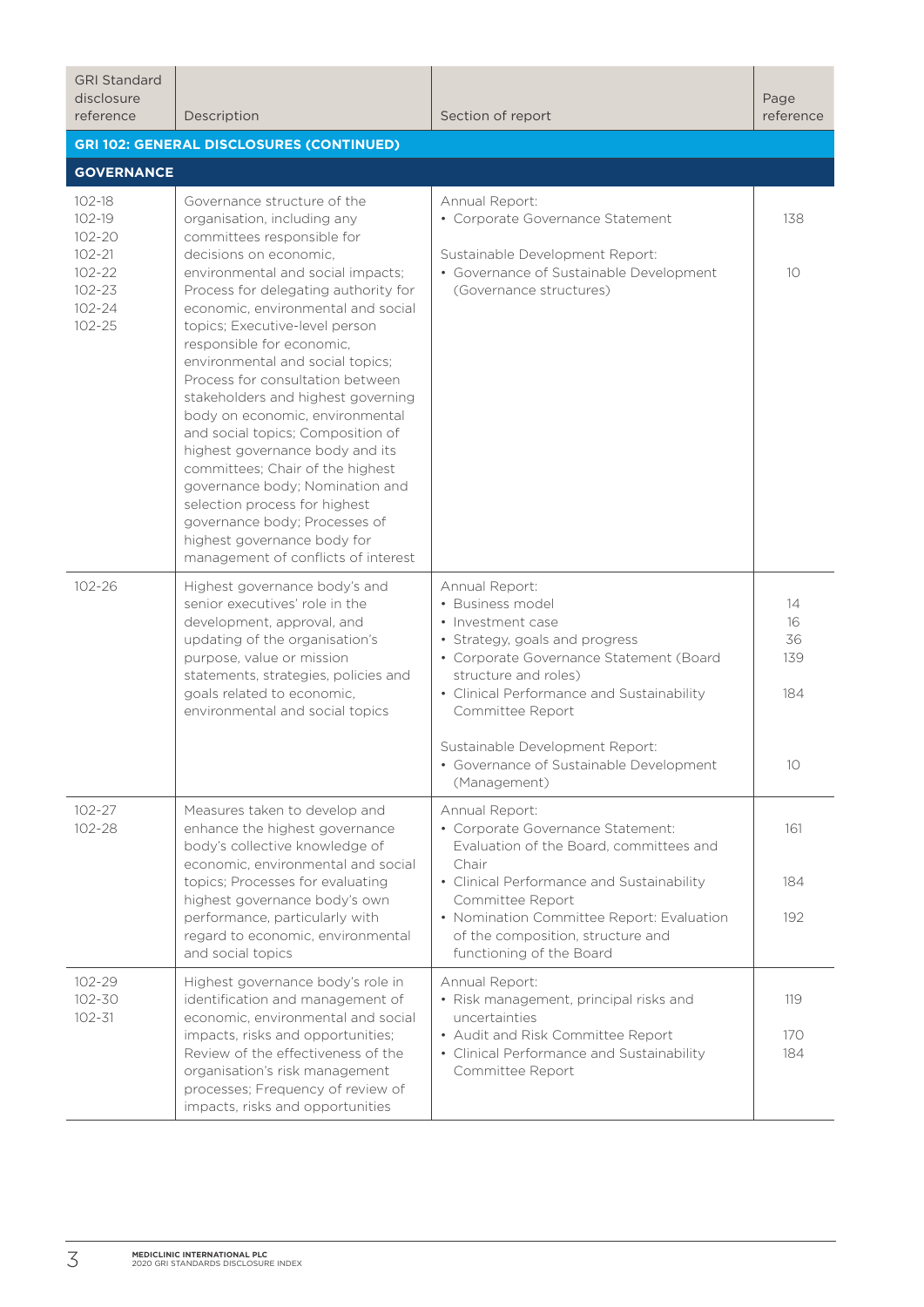| <b>GRI Standard</b><br>disclosure<br>reference             | Description                                                                                                                                                                                                                                                                                                                                                                                                                                                                                                                                                    | Section of report                                                                                                            | Page<br>reference |
|------------------------------------------------------------|----------------------------------------------------------------------------------------------------------------------------------------------------------------------------------------------------------------------------------------------------------------------------------------------------------------------------------------------------------------------------------------------------------------------------------------------------------------------------------------------------------------------------------------------------------------|------------------------------------------------------------------------------------------------------------------------------|-------------------|
|                                                            | <b>GRI 102: GENERAL DISCLOSURES (CONTINUED)</b>                                                                                                                                                                                                                                                                                                                                                                                                                                                                                                                |                                                                                                                              |                   |
| <b>GOVERNANCE (CONTINUED)</b>                              |                                                                                                                                                                                                                                                                                                                                                                                                                                                                                                                                                                |                                                                                                                              |                   |
| $102 - 32$                                                 | Highest committee or position that<br>formally reviews and approves the<br>organisation's sustainability report<br>and ensures that all material topics<br>are covered                                                                                                                                                                                                                                                                                                                                                                                         | Annual Report:<br>• Clinical Performance and Sustainability<br>Committee Report                                              | 184               |
| 102-33<br>102-34                                           | Process for communicating critical<br>concerns and nature and total<br>number of critical concerns<br>communicated to the highest<br>governing body                                                                                                                                                                                                                                                                                                                                                                                                            | Annual Report:<br>• Clinical Performance and Sustainability<br>Committee Report                                              | 184               |
| $102 - 35$<br>$102 - 36$<br>$102 - 37$<br>102-38<br>102-39 | Remuneration policies and linkage<br>between performance criteria in<br>remuneration policies and highest<br>governance body's and senior<br>executives' economic, environmental<br>and social topics; Process for<br>determining remuneration; How<br>stakeholders' views are sought and<br>taken into account regarding<br>remuneration, including the results<br>of the voting on remuneration<br>policies; Ratio of annual total<br>compensation of highest paid<br>individual to the median annual total<br>compensation for all employees per<br>country | Annual Report:<br>• Remuneration Committee Report<br>Sustainable Development Report:<br>• Remuneration, benefits and rewards | 194<br>48         |
|                                                            | STAKEHOLDER ENGAGEMENT                                                                                                                                                                                                                                                                                                                                                                                                                                                                                                                                         |                                                                                                                              |                   |
| $102 - 40$<br>$102 - 42$<br>$102 - 43$<br>$102 - 44$       | List of stakeholder groups engaged<br>by organisation; Basis for<br>identification and selection of<br>stakeholders with whom to engage;<br>Approaches to stakeholder                                                                                                                                                                                                                                                                                                                                                                                          | Annual Report:<br>• Corporate Governance Statement:<br>Stakeholder interests and Board<br>engagement                         | 151               |
|                                                            | engagement; Key topics and<br>concerns that have been raised<br>through stakeholder engagement<br>and how organisation responded                                                                                                                                                                                                                                                                                                                                                                                                                               | Sustainable Development Report:<br>· Stakeholders                                                                            | 12                |
| $102 - 41$                                                 | Collective bargaining agreements                                                                                                                                                                                                                                                                                                                                                                                                                                                                                                                               | Sustainable Development Report:<br>• Material issue 2: Building stakeholder trust<br>(Labour relations)                      | 52                |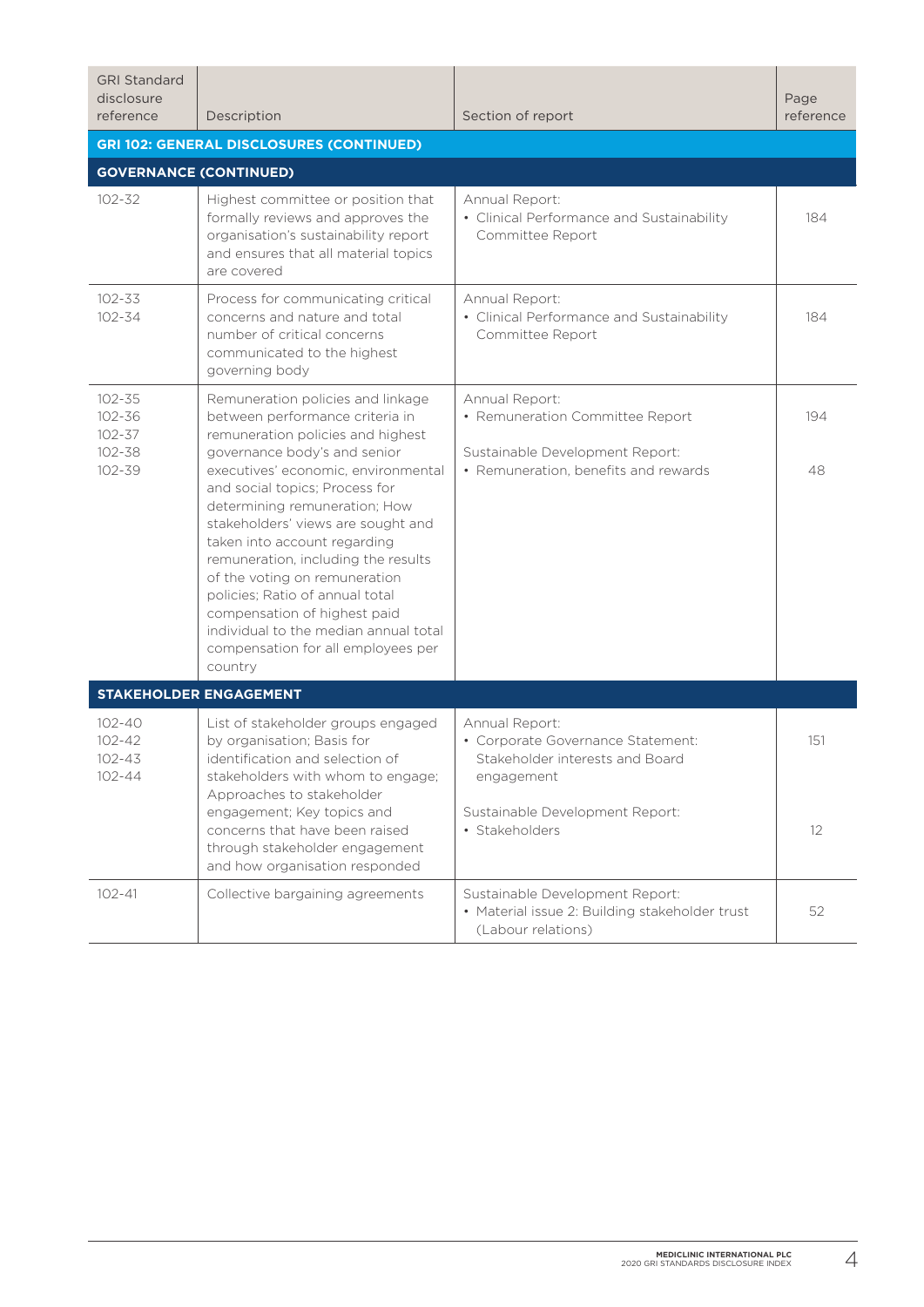| <b>GRI Standard</b><br>disclosure<br>reference                                                                                                           | Description                                                                                                                                                                                                                                                                                                                                                             | Section of report                                                                                                                                  | Page<br>reference                         |
|----------------------------------------------------------------------------------------------------------------------------------------------------------|-------------------------------------------------------------------------------------------------------------------------------------------------------------------------------------------------------------------------------------------------------------------------------------------------------------------------------------------------------------------------|----------------------------------------------------------------------------------------------------------------------------------------------------|-------------------------------------------|
|                                                                                                                                                          | <b>GRI 102: GENERAL DISCLOSURES (CONTINUED)</b>                                                                                                                                                                                                                                                                                                                         |                                                                                                                                                    |                                           |
| <b>REPORTING PRACTICE</b>                                                                                                                                |                                                                                                                                                                                                                                                                                                                                                                         |                                                                                                                                                    |                                           |
| $102 - 45$<br>$102 - 46$<br>$102 - 47$<br>$102 - 48$<br>$102 - 49$<br>$102 - 50$<br>$102 - 51$<br>$102 - 52$<br>$102 - 53$<br>102-54<br>102-55<br>102-56 | Entities included in the consolidated<br>financial statements; Defining report<br>content and topic boundaries; List<br>of material topics: Restatements of<br>information; Changes in reporting;<br>Reporting period; Date of most<br>recent report; Reporting cycle;<br>Contact point for questions<br>regarding the report; GRI content<br>index: External assurance | Annual Report:<br>• Report profile<br>Sustainable Development Report:<br>• Governance structures<br>• Independent assurance<br>• About this report | 7<br>10<br>71<br>Inside<br>front<br>cover |
|                                                                                                                                                          | <b>GRI 103: MANAGEMENT APPROACH</b>                                                                                                                                                                                                                                                                                                                                     |                                                                                                                                                    |                                           |
| $103-1$                                                                                                                                                  | Explanation of the material topic<br>and its boundary                                                                                                                                                                                                                                                                                                                   | Sustainable Development Report<br>• Materiality assessment                                                                                         | 24                                        |
| $103 - 2$                                                                                                                                                | The management approach and its<br>components                                                                                                                                                                                                                                                                                                                           | Annual Report:<br>• Risk management, principal risks and<br>uncertainties                                                                          | 119                                       |
|                                                                                                                                                          |                                                                                                                                                                                                                                                                                                                                                                         | Sustainable Development Report:<br>• Management<br>• Materiality assessment                                                                        | 10<br>24                                  |
| $103 - 3$                                                                                                                                                | Evaluation of the management<br>approach                                                                                                                                                                                                                                                                                                                                | Sustainable Development Report:<br>• Management                                                                                                    | 10 <sup>2</sup>                           |
|                                                                                                                                                          | <b>MATERIAL SPECIFIC STANDARD DISCLOSURES</b>                                                                                                                                                                                                                                                                                                                           |                                                                                                                                                    |                                           |
|                                                                                                                                                          | MATERIAL ISSUE 1: NEUTRALISING ENVIRONMENTAL IMPACT                                                                                                                                                                                                                                                                                                                     |                                                                                                                                                    |                                           |
| <b>Aspect: Emissions</b>                                                                                                                                 |                                                                                                                                                                                                                                                                                                                                                                         |                                                                                                                                                    |                                           |
| 305-1<br>$305 - 2$<br>$305 - 3$                                                                                                                          | Direct greenhouse gas ('GHG')<br>emissions (scope 1); Indirect GHG<br>emissions (scope 2); Other indirect<br>GHG emissions (scope 3)                                                                                                                                                                                                                                    | Sustainable Development Report:<br>• Material issue 1: Neutralising environmental<br>impact (Carbon emissions)                                     | 28                                        |
| $305 - 4$<br>$305 - 5$<br>305-6<br>305-7                                                                                                                 | GHG emissions intensity; Reduction<br>of GHG emissions; Emissions of<br>ozone-depleting substances (ODS);<br>NO <sub>x</sub> , SO <sub>x</sub> and other significant air<br>emissions                                                                                                                                                                                   | Sustainable Development Report:<br>• Material issue 1: Neutralising environmental<br>impact (Carbon emissions)                                     | 28                                        |
| <b>Aspect: Energy</b>                                                                                                                                    |                                                                                                                                                                                                                                                                                                                                                                         |                                                                                                                                                    |                                           |
| 302-1<br>$302 - 3$<br>$302 - 4$                                                                                                                          | Energy consumption within the<br>organisation; Energy intensity;<br>Reduction of energy consumption                                                                                                                                                                                                                                                                     | Sustainable Development Report:<br>• Material issue 1: Neutralising environmental<br>impact (Energy)                                               | 31                                        |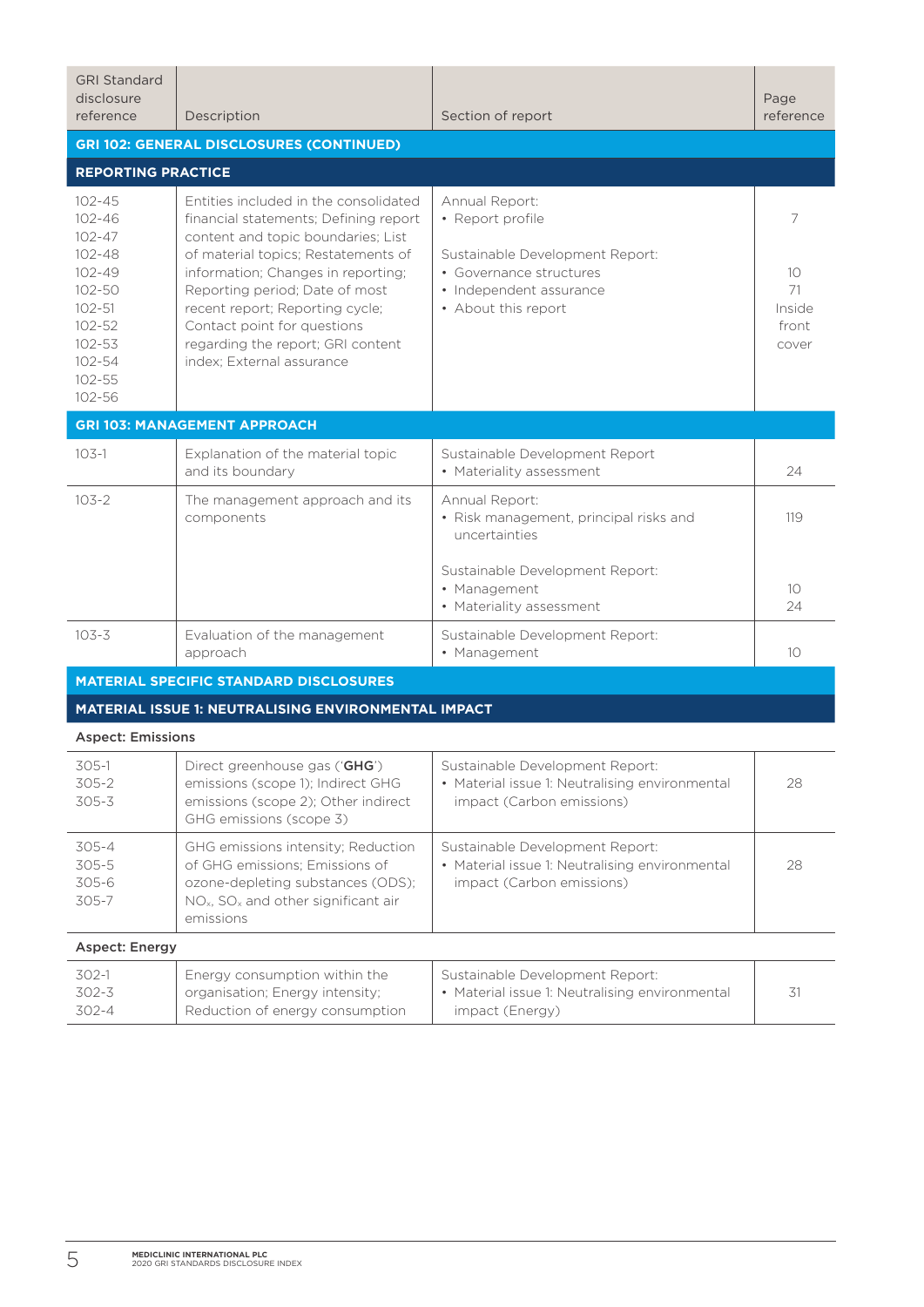| <b>GRI Standard</b>                       |                                                                                                                                                                                                                                                                                                      |                                                                                                                                                                                                                                                                       |                   |
|-------------------------------------------|------------------------------------------------------------------------------------------------------------------------------------------------------------------------------------------------------------------------------------------------------------------------------------------------------|-----------------------------------------------------------------------------------------------------------------------------------------------------------------------------------------------------------------------------------------------------------------------|-------------------|
| disclosure<br>reference                   | Description                                                                                                                                                                                                                                                                                          | Section of report                                                                                                                                                                                                                                                     | Page<br>reference |
|                                           | <b>MATERIAL SPECIFIC STANDARD DISCLOSURES (CONTINUED)</b>                                                                                                                                                                                                                                            |                                                                                                                                                                                                                                                                       |                   |
|                                           | <b>MATERIAL ISSUE 1: NEUTRALISING ENVIRONMENTAL IMPACT (CONTINUED)</b>                                                                                                                                                                                                                               |                                                                                                                                                                                                                                                                       |                   |
| Aspect: Water                             |                                                                                                                                                                                                                                                                                                      |                                                                                                                                                                                                                                                                       |                   |
| $303-1$<br>303-2<br>303-3                 | Total water withdrawal by source;<br>Water sources significantly affected<br>by withdrawal of water; Percentage<br>and total volume of water recycled<br>and reused                                                                                                                                  | Sustainable Development Report:<br>• Material issue 1: Neutralising environmental<br>impact (Water)                                                                                                                                                                   | 30                |
| <b>Aspect: Effluents and waste</b>        |                                                                                                                                                                                                                                                                                                      |                                                                                                                                                                                                                                                                       |                   |
| 306-1<br>306-2<br>306-3<br>306-4<br>306-5 | Total water discharge by quality and<br>destination; Waste by type and<br>disposal method; Significant spills;<br>Transport of hazardous waste; Water<br>bodies affected by water discharges<br>and/or runoff                                                                                        | Sustainable Development Report:<br>• Material issue 1: Neutralising environmental<br>impact (Waste)                                                                                                                                                                   | 32                |
| <b>Aspect: Compliance</b>                 |                                                                                                                                                                                                                                                                                                      |                                                                                                                                                                                                                                                                       |                   |
| 307-1                                     | Monetary value of fines and number<br>of non-monetary sanctions for<br>non-compliance with environmental<br>laws and regulations                                                                                                                                                                     | Sustainable Development Report:<br>• Material issue 1: Neutralising environmental<br>impact                                                                                                                                                                           | 26                |
|                                           | <b>MATERIAL ISSUE 2: BUILDING STAKEHOLDER TRUST</b>                                                                                                                                                                                                                                                  |                                                                                                                                                                                                                                                                       |                   |
|                                           | Aspect: Diversity and equal opportunity                                                                                                                                                                                                                                                              |                                                                                                                                                                                                                                                                       |                   |
| $405-1$                                   | Composition of governance bodies<br>and breakdown of employees per<br>employee category according to<br>gender, age group, minority group<br>membership and other indicators of<br>diversity                                                                                                         | Annual Report<br>• Corporate Governance Statement (Board<br>composition and diversity; Race, gender and<br>age representation on governance bodies)<br>Sustainable Development Report:<br>• Material issue 2: Building stakeholder trust<br>(Diversity and inclusion) | 145, 159<br>53    |
| <b>Aspect: Employment</b>                 |                                                                                                                                                                                                                                                                                                      |                                                                                                                                                                                                                                                                       |                   |
| $401-1$                                   | Total number and rate of new<br>employee hires and terminations.<br>and employee turnover by age<br>group, gender and region                                                                                                                                                                         | Sustainable Development Report:<br>• Material issue 2: Building stakeholder trust<br>(Recruitment; Retention)                                                                                                                                                         | 44, 45            |
|                                           | <b>Aspect: Training and education</b>                                                                                                                                                                                                                                                                |                                                                                                                                                                                                                                                                       |                   |
| $404 - 2$                                 | Type and scope of programmes<br>implemented and assistance<br>provided to upgrade employee skills,<br>and transition assistance<br>programmes provided to facilitate<br>continued employability and the<br>management of career endings<br>resulting from retirement or<br>termination of employment | Sustainable Development Report:<br>• Material issue 2: Building stakeholder trust<br>(Training and development)                                                                                                                                                       | 51                |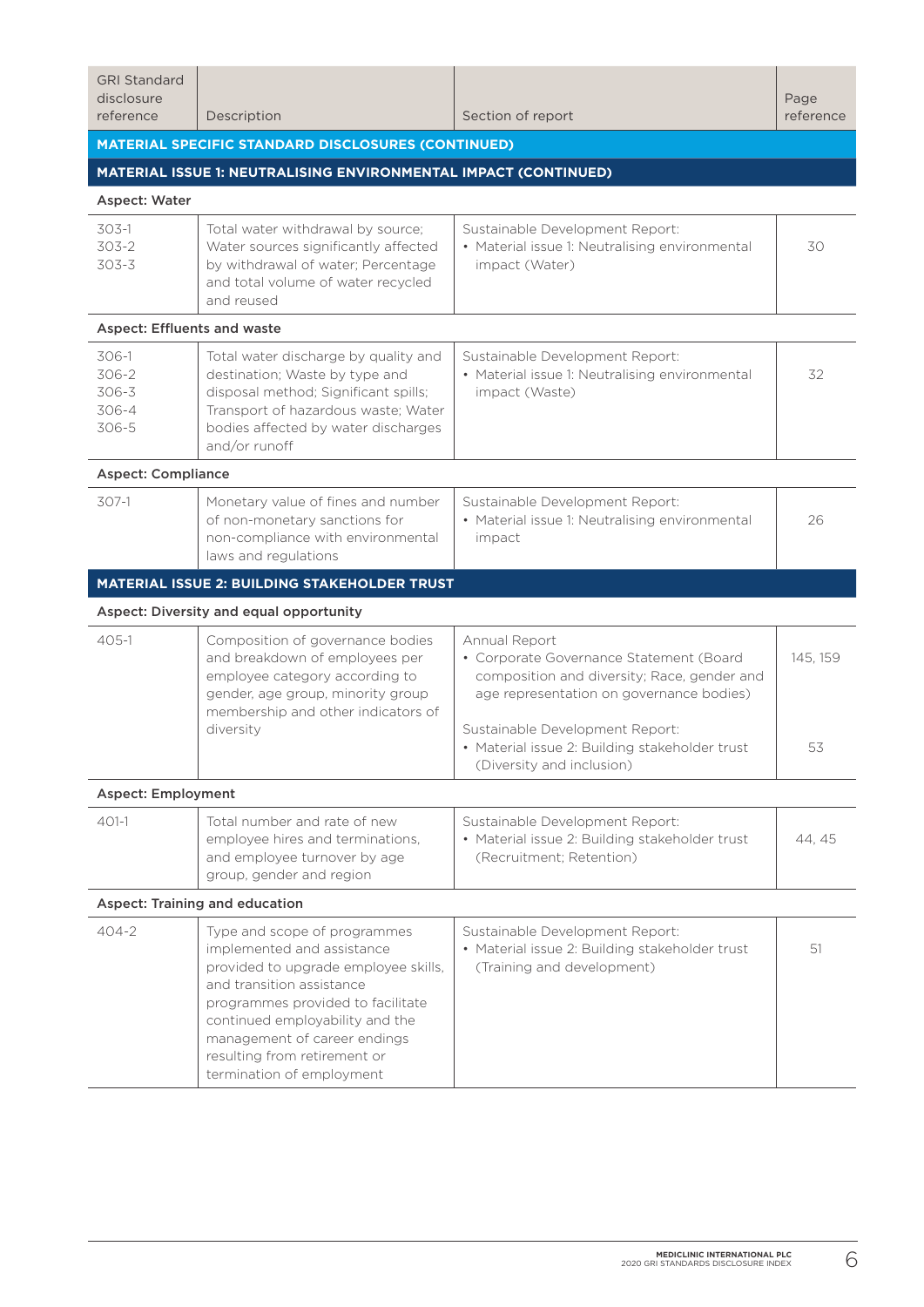| <b>GRI Standard</b><br>disclosure<br>reference | Description                                                                                                                                                     | Section of report                                                                                                                                           | Page<br>reference |  |
|------------------------------------------------|-----------------------------------------------------------------------------------------------------------------------------------------------------------------|-------------------------------------------------------------------------------------------------------------------------------------------------------------|-------------------|--|
|                                                | <b>MATERIAL SPECIFIC STANDARD DISCLOSURES (CONTINUED)</b>                                                                                                       |                                                                                                                                                             |                   |  |
|                                                | MATERIAL ISSUE 2: BUILDING STAKEHOLDER TRUST (CONTINUED)                                                                                                        |                                                                                                                                                             |                   |  |
|                                                | Aspect: Occupational health and safety                                                                                                                          |                                                                                                                                                             |                   |  |
| $403 - 2$                                      | Type of injury and rates of injury,<br>occupational diseases, lost days<br>and absenteeism, and number of<br>work-related fatalities by region and<br>by gender | Sustainable Development Report:<br>• Material issue 2: Building stakeholder trust<br>(Wellness and safety)                                                  | 56                |  |
| <b>Aspect: Non-discrimination</b>              |                                                                                                                                                                 |                                                                                                                                                             |                   |  |
| $406-1$                                        | Incidents of discrimination and<br>corrective actions taken                                                                                                     | Sustainable Development Report:<br>• Material issue 2: Building stakeholder trust<br>(Human rights)                                                         | 65                |  |
| <b>Aspect: Local communities</b>               |                                                                                                                                                                 |                                                                                                                                                             |                   |  |
| $413 - 1$                                      | Operations with local community<br>engagement, impact assessments,<br>and development programmes                                                                | Sustainable Development Report:<br>· Stakeholder engagement: Communities<br>• Material issue 2: Building stakeholder trust<br>(Corporate social investment) | 15<br>62          |  |
|                                                | MATERIAL ISSUE 3: BEING AN ETHICAL AND RESPONSIBLE CITIZEN                                                                                                      |                                                                                                                                                             |                   |  |
| <b>Aspect: Anti-corruption</b>                 |                                                                                                                                                                 |                                                                                                                                                             |                   |  |
| $205 - 3$                                      | Confirmed incidents of corruption<br>and actions taken                                                                                                          | Annual Report:<br>• Corporate Governance Statement: Fraud<br>and corruption<br>• Audit and Risk Committee Report                                            | 163<br>170        |  |
|                                                |                                                                                                                                                                 | Sustainable Development Report:<br>• Material issue 3: Being an ethical and<br>responsible corporate citizen (Preventing<br>bribery and corruption)         | 69                |  |
|                                                | Aspect: Anti-competitive behaviour                                                                                                                              |                                                                                                                                                             |                   |  |
| 206-1                                          | Total number of legal actions<br>for anti-competitive behaviour,<br>anti-trust and monopoly practices                                                           | Annual Report:<br>• Corporate Governance Statement:<br>Competition legislation                                                                              | 163               |  |
|                                                | Aspect: Socio-economic compliance                                                                                                                               |                                                                                                                                                             |                   |  |
| $419 - 1$                                      | Significant fines and non-monetary<br>sanctions for non-compliance with<br>laws and/or regulations in the social<br>and economic area                           | Annual Report:<br>• Corporate Governance Statement: Ethics<br>and compliance                                                                                | 162               |  |
|                                                |                                                                                                                                                                 | Sustainable Development Report:<br>• Material issue 3: Being an ethical and<br>responsible corporate citizen (Preventing<br>bribery and corruption)         | 69                |  |
| <b>Aspect: Customer privacy</b>                |                                                                                                                                                                 |                                                                                                                                                             |                   |  |
| $418 - 1$                                      | Substantiated complaints<br>concerning breaches of customer<br>privacy and losses of customer data                                                              | Annual Report:<br>• Corporate Governance Statement:<br>(ICT governance)                                                                                     | 163               |  |
|                                                |                                                                                                                                                                 | Sustainable Development Report:<br>• Material issue 3: Being an ethical and<br>responsible corporate citizen (Protecting<br>information assets)             | 68                |  |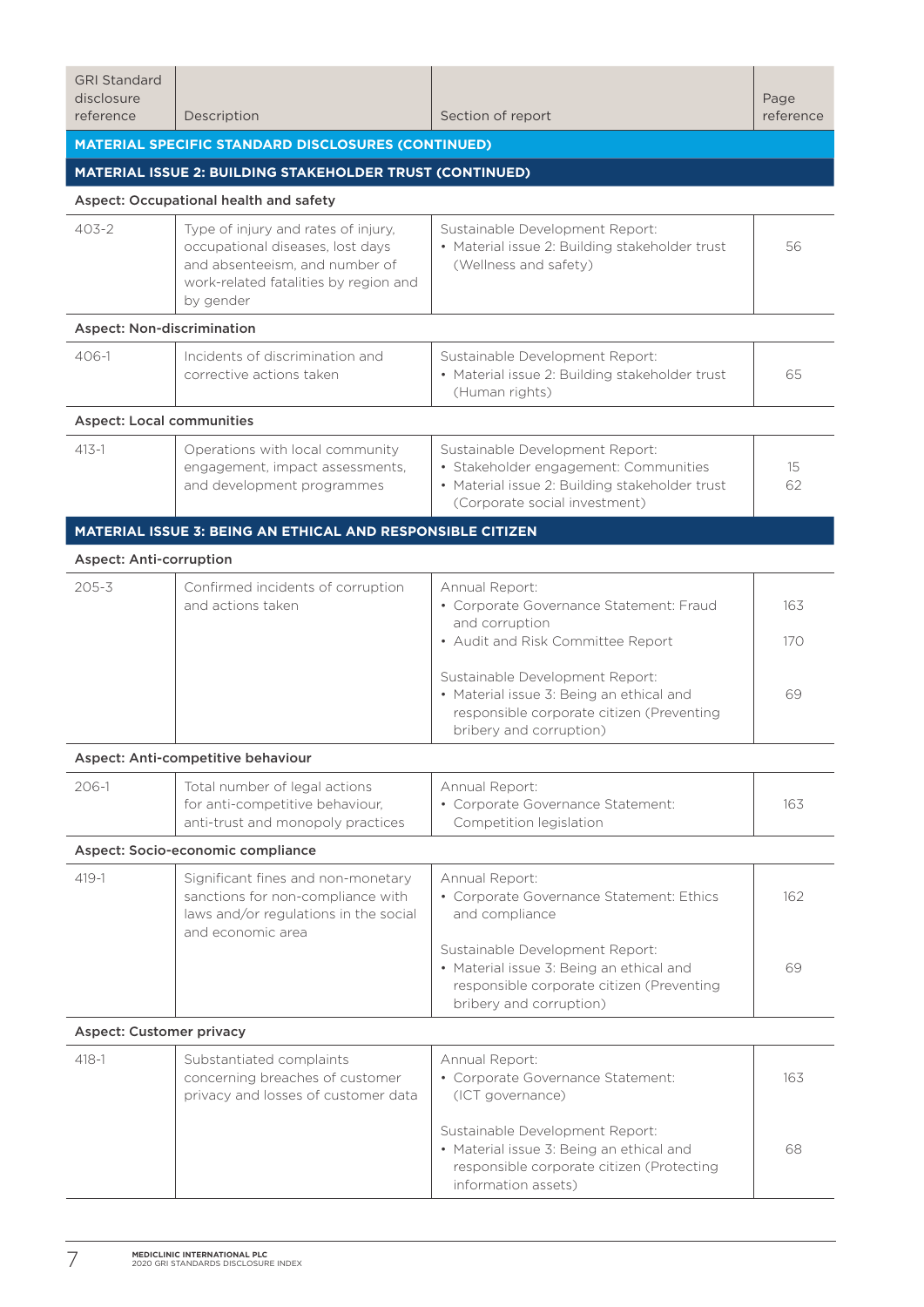| disclosure<br>reference                    | Description | Section of report | Page<br>reference |  |
|--------------------------------------------|-------------|-------------------|-------------------|--|
| <b>OTHER SPECIFIC STANDARD DISCLOSURES</b> |             |                   |                   |  |

## **CATEGORY: ECONOMIC**

#### Aspect: Economic performance

| $201-1$   | Direct economic value generated<br>and distributed                                                                        | Annual Report:<br>• Value added statement                                                                                 | 18 |
|-----------|---------------------------------------------------------------------------------------------------------------------------|---------------------------------------------------------------------------------------------------------------------------|----|
| $201 - 2$ | Financial implications and other<br>risks and opportunities for the<br>organisation's activities due to<br>climate change | Sustainable Development Report:<br>• Material issue 1: Neutralising environmental<br>impact (Climate change)              | 28 |
| $201 - 3$ | Coverage of the organisation's<br>defined benefit plan obligations and<br>other retirement plans                          | Sustainable Development Report:<br>• Material issue 2: Building stakeholder trust<br>(Remuneration, benefits and rewards) | 48 |
| $201 - 4$ | Financial assistance received from<br>government                                                                          | Sustainable Development Report:<br>· Stakeholder engagement: Governments<br>and authorities                               |    |

#### Aspect: Market presence

| $202-1$ | Ratios of standard entry-level wage<br>by gender compared to local<br>minimum wage at locations of<br>significant operation | Sustainable Development Report:<br>• Material issue 2: Building stakeholder trust<br>(Remuneration, benefits and rewards) | 48 |
|---------|-----------------------------------------------------------------------------------------------------------------------------|---------------------------------------------------------------------------------------------------------------------------|----|
| $202-2$ | Proportion of senior management<br>hired from the local community at<br>locations of significant operation                  | Sustainable Development Report:<br>• Material issue 2: Building stakeholder trust<br>(Local hiring and global sourcing)   | 43 |

Aspect: Indirect economic impacts

| $203 - 1$ | Infrastructure investments and<br>services supported                         | Annual Report<br>• Divisional reports                                                                                                                                                                         | 92       |
|-----------|------------------------------------------------------------------------------|---------------------------------------------------------------------------------------------------------------------------------------------------------------------------------------------------------------|----------|
|           |                                                                              | Sustainable Development Report:<br>• Stakeholder engagement: Communities<br>• Material issue 3: Being an ethical and<br>responsible corporate citizen (Maintaining<br>high-quality healthcare infrastructure) | 15<br>70 |
| $203-2$   | Significant indirect economic<br>impacts, including the extent of<br>impacts | Sustainable Development Report:<br>• Material issue 2: Building stakeholder trust<br>(Training and development; Corporate social<br>investment)                                                               | 51.62    |

#### Aspect: Procurement practices

| $204-1$ | Proportion of spending on local<br>suppliers at significant locations of<br>operation | Sustainable Development Report:<br>• Material issue 2: Building stakeholder trust<br>(Optimised supply chain) | 59 |
|---------|---------------------------------------------------------------------------------------|---------------------------------------------------------------------------------------------------------------|----|
|---------|---------------------------------------------------------------------------------------|---------------------------------------------------------------------------------------------------------------|----|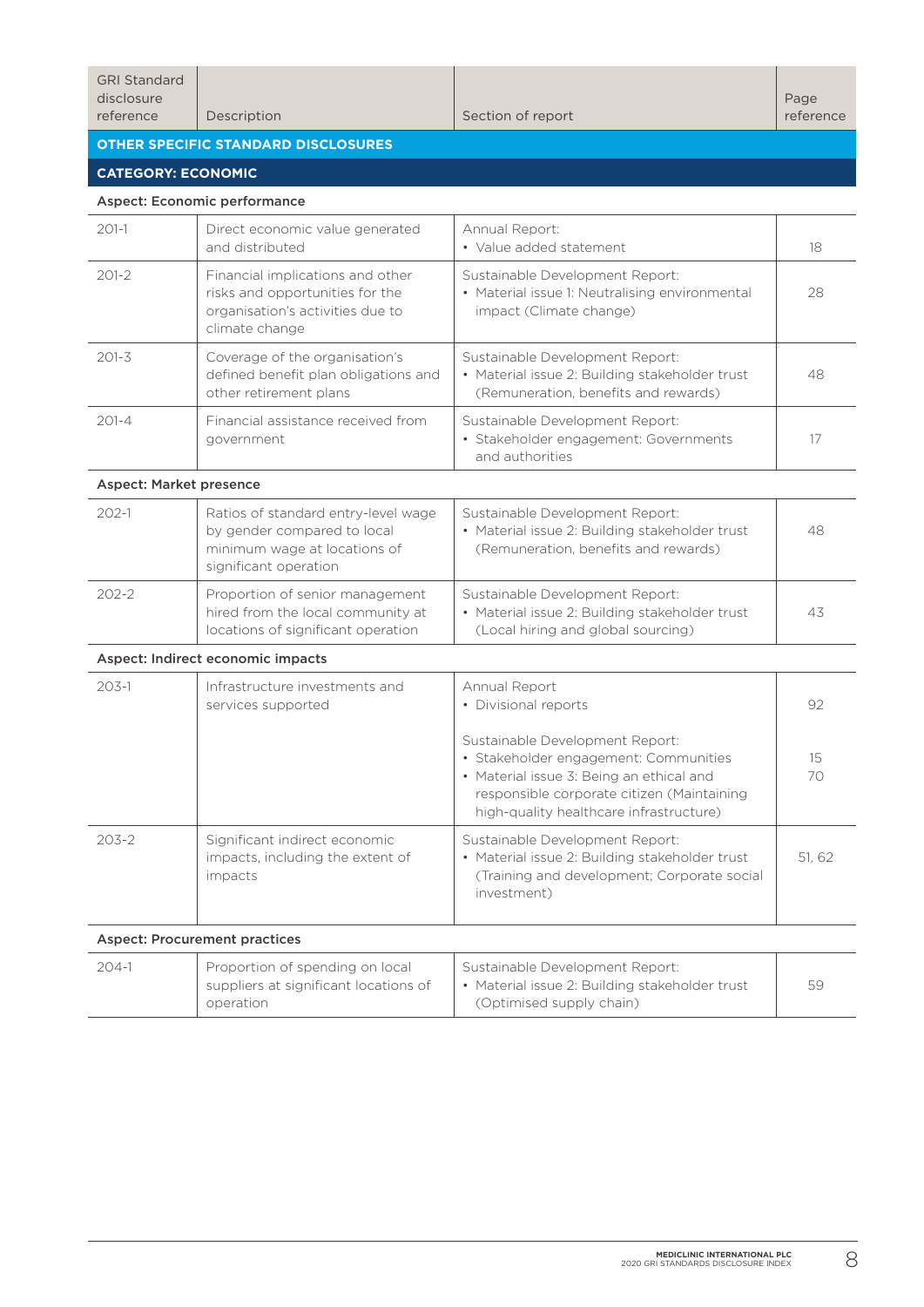| <b>GRI Standard</b><br>disclosure<br>reference | Description                                                                                                                                                                                                                                                                                                                                                                                             | Section of report                                                                                                         | Page<br>reference |  |  |  |
|------------------------------------------------|---------------------------------------------------------------------------------------------------------------------------------------------------------------------------------------------------------------------------------------------------------------------------------------------------------------------------------------------------------------------------------------------------------|---------------------------------------------------------------------------------------------------------------------------|-------------------|--|--|--|
|                                                | <b>OTHER SPECIFIC STANDARD DISCLOSURES (CONTINUED)</b>                                                                                                                                                                                                                                                                                                                                                  |                                                                                                                           |                   |  |  |  |
| <b>CATEGORY: ENVIRONMENTAL</b>                 |                                                                                                                                                                                                                                                                                                                                                                                                         |                                                                                                                           |                   |  |  |  |
| <b>Aspect: Materials</b>                       |                                                                                                                                                                                                                                                                                                                                                                                                         |                                                                                                                           |                   |  |  |  |
| $301-1$<br>$301 - 2$                           | Materials used by weight or volume;<br>Recycled input materials used                                                                                                                                                                                                                                                                                                                                    | Not reported                                                                                                              |                   |  |  |  |
| <b>Aspect: Energy</b>                          |                                                                                                                                                                                                                                                                                                                                                                                                         |                                                                                                                           |                   |  |  |  |
| 302-2<br>$302 - 5$                             | Energy consumption outside the<br>organisation; Reductions in energy<br>requirements of products and<br>services                                                                                                                                                                                                                                                                                        | Sustainable Development Report:<br>• Material issue 1: Neutralising environmental<br>impact (Energy)                      | 31                |  |  |  |
| <b>Aspect: Biodiversity</b>                    |                                                                                                                                                                                                                                                                                                                                                                                                         |                                                                                                                           |                   |  |  |  |
| $304-1$<br>304-2<br>304-3<br>304-4             | Operational sites owned, leased,<br>managed in, or adjacent to,<br>protected areas and areas of high<br>biodiversity value outside protected<br>areas; Significant impacts of<br>activities, products and services on<br>biodiversity; Habitats protected or<br>restored; Number of IUCN Red List<br>species and national conservation<br>list species with habitats in areas<br>affected by operations | Sustainable Development Report:<br>• Material issue 1: Neutralising environmental<br>impact (Biodiversity)                | 32                |  |  |  |
| <b>Aspect: Materials</b>                       |                                                                                                                                                                                                                                                                                                                                                                                                         |                                                                                                                           |                   |  |  |  |
| $301 - 3$                                      | Percentage of products sold and<br>their packaging materials reclaimed                                                                                                                                                                                                                                                                                                                                  | Not applicable                                                                                                            |                   |  |  |  |
|                                                | Aspect: Supplier environmental assessment                                                                                                                                                                                                                                                                                                                                                               |                                                                                                                           |                   |  |  |  |
| 308-1<br>308-2                                 | New suppliers that were screened<br>using environmental criteria;<br>Negative environmental impacts in<br>the supply chain and actions taken                                                                                                                                                                                                                                                            | Sustainable Development Report:<br>· Material issue 2: Building stakeholder trust<br>(Optimised supply chain)             | 59                |  |  |  |
|                                                | <b>CATEGORY: SOCIAL (LABOUR PRACTICES AND DECENT WORK)</b>                                                                                                                                                                                                                                                                                                                                              |                                                                                                                           |                   |  |  |  |
| <b>Aspect: Employment</b>                      |                                                                                                                                                                                                                                                                                                                                                                                                         |                                                                                                                           |                   |  |  |  |
| 401-2                                          | Benefits provided to full-time<br>employees, that are not provided to<br>temporary or part-time employees,<br>by major operations                                                                                                                                                                                                                                                                       | Sustainable Development Report:<br>• Material issue 2: Building stakeholder trust<br>(Remuneration, benefits and rewards) | 48                |  |  |  |
| $401 - 3$                                      | Return to work retention rates after<br>parental leave                                                                                                                                                                                                                                                                                                                                                  | Sustainable Development Report:<br>• Material issue 2: Building stakeholder trust<br>(Remuneration, benefits and rewards) | 47                |  |  |  |
| Aspect: Labour/management relations            |                                                                                                                                                                                                                                                                                                                                                                                                         |                                                                                                                           |                   |  |  |  |
| $402 - 1$                                      | Minimum notice period(s) regarding<br>operational changes                                                                                                                                                                                                                                                                                                                                               | Sustainable Development Report:<br>• Material issue 2: Building stakeholder trust<br>(Labour relations)                   | 52                |  |  |  |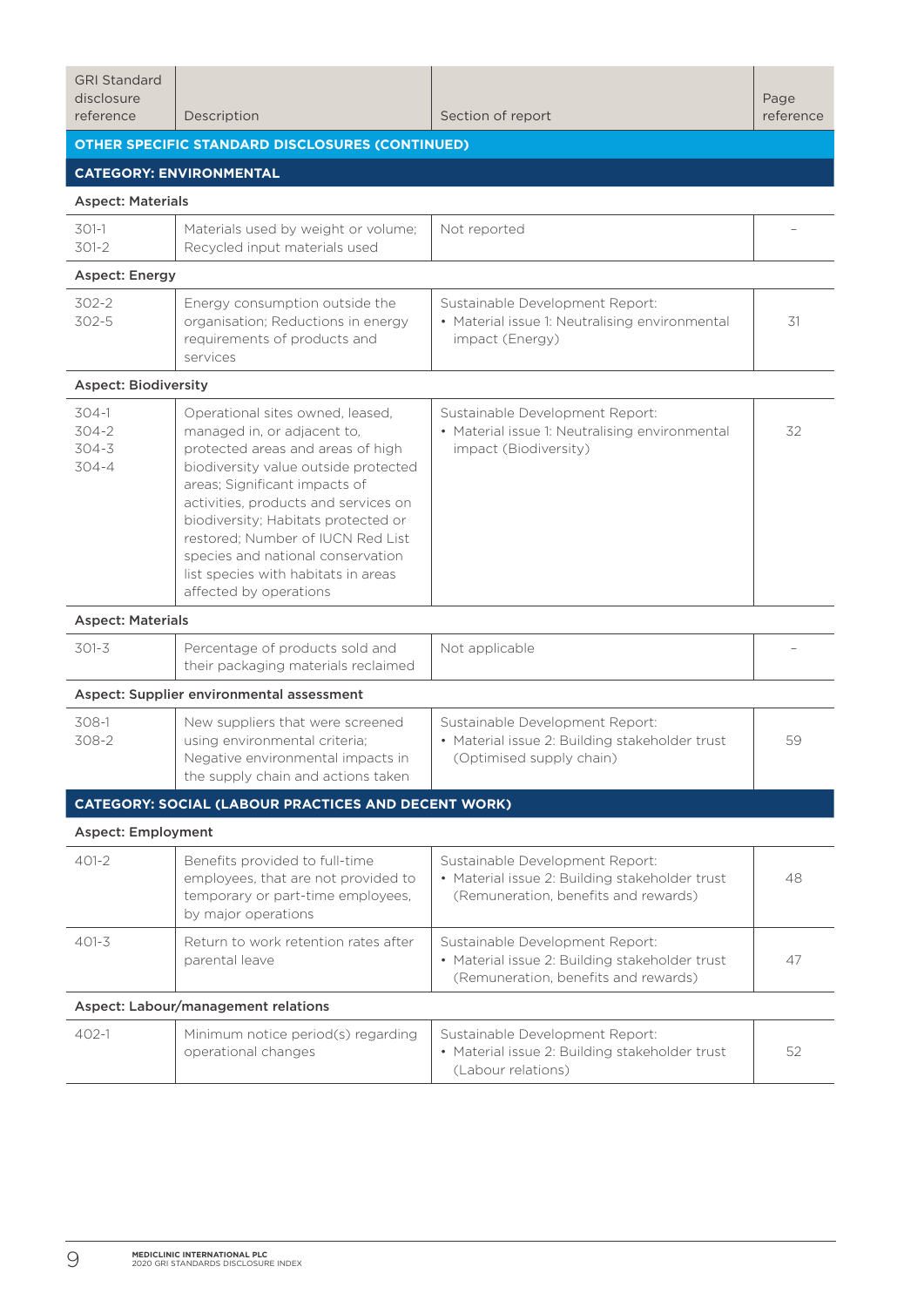| <b>GRI Standard</b><br>disclosure<br>reference                  | Description                                                                                                                                                                                                                                                         | Section of report                                                                                               | Page<br>reference |  |  |  |  |
|-----------------------------------------------------------------|---------------------------------------------------------------------------------------------------------------------------------------------------------------------------------------------------------------------------------------------------------------------|-----------------------------------------------------------------------------------------------------------------|-------------------|--|--|--|--|
|                                                                 | OTHER SPECIFIC STANDARD DISCLOSURES (CONTINUED)                                                                                                                                                                                                                     |                                                                                                                 |                   |  |  |  |  |
| CATEGORY: SOCIAL (LABOUR PRACTICES AND DECENT WORK) (CONTINUED) |                                                                                                                                                                                                                                                                     |                                                                                                                 |                   |  |  |  |  |
|                                                                 | Aspect: Occupational health and safety                                                                                                                                                                                                                              |                                                                                                                 |                   |  |  |  |  |
| $403-1$<br>$403 - 3$<br>$403 - 4$                               | Workers presentation in formal joint<br>management-worker health and<br>safety committees; Workers with<br>high incidence or high risk of<br>diseases related to their occupation;<br>Health and safety topics covered in<br>formal agreements with trade<br>unions | Sustainable Development Report:<br>• Material issue 2: Building stakeholder trust<br>(Wellness and safety)      | 56                |  |  |  |  |
|                                                                 | Aspect: Training and education                                                                                                                                                                                                                                      |                                                                                                                 |                   |  |  |  |  |
| $404-1$<br>$404 - 3$                                            | Average hours of training per year<br>per employee and percentage of<br>employees receiving regular<br>performance and career<br>development reviews                                                                                                                | Sustainable Development Report:<br>• Material issue 2: Building stakeholder trust<br>(Training and development) | 51                |  |  |  |  |
|                                                                 | Aspect: Diversity and equal opportunity                                                                                                                                                                                                                             |                                                                                                                 |                   |  |  |  |  |
| $405 - 2$                                                       | Ratio of basic salary and<br>remuneration of men to women by<br>employee category                                                                                                                                                                                   | Not reported                                                                                                    |                   |  |  |  |  |
|                                                                 | Aspect: Freedom of association and collective bargaining                                                                                                                                                                                                            |                                                                                                                 |                   |  |  |  |  |
| $407-1$                                                         | Operations and suppliers in which<br>the right to exercise freedom of<br>association and collective bargaining<br>may be at risk                                                                                                                                    | Sustainable Development Report:<br>• Material issue 2: Building stakeholder trust<br>(Labour relations)         | 52                |  |  |  |  |
|                                                                 | <b>CATEGORY: SOCIAL (HUMAN RIGHTS)</b>                                                                                                                                                                                                                              |                                                                                                                 |                   |  |  |  |  |
| <b>Aspect: Investment</b>                                       |                                                                                                                                                                                                                                                                     |                                                                                                                 |                   |  |  |  |  |
| $412 - 3$                                                       | Total number and percentage of<br>significant investment agreements<br>and contracts that include human<br>rights clauses or that have<br>undergone human rights screening                                                                                          | Not reported                                                                                                    |                   |  |  |  |  |
| $412 - 2$                                                       | Total hours of employee training on<br>policies and procedures concerning<br>aspects of human rights that are<br>relevant to operations, including the<br>percentage of employees trained                                                                           | Not reported                                                                                                    |                   |  |  |  |  |
| Aspect: Child labour and forced/compulsory labour               |                                                                                                                                                                                                                                                                     |                                                                                                                 |                   |  |  |  |  |
| 408-1<br>409-1                                                  | Operations and suppliers at<br>significant risk for incidents of child<br>labour; Operations and suppliers at<br>significant risk for incidents of<br>forced or compulsory labour                                                                                   | Sustainable Development Report<br>• Material issue 2: Building stakeholder trust<br>(Human rights)              | 65                |  |  |  |  |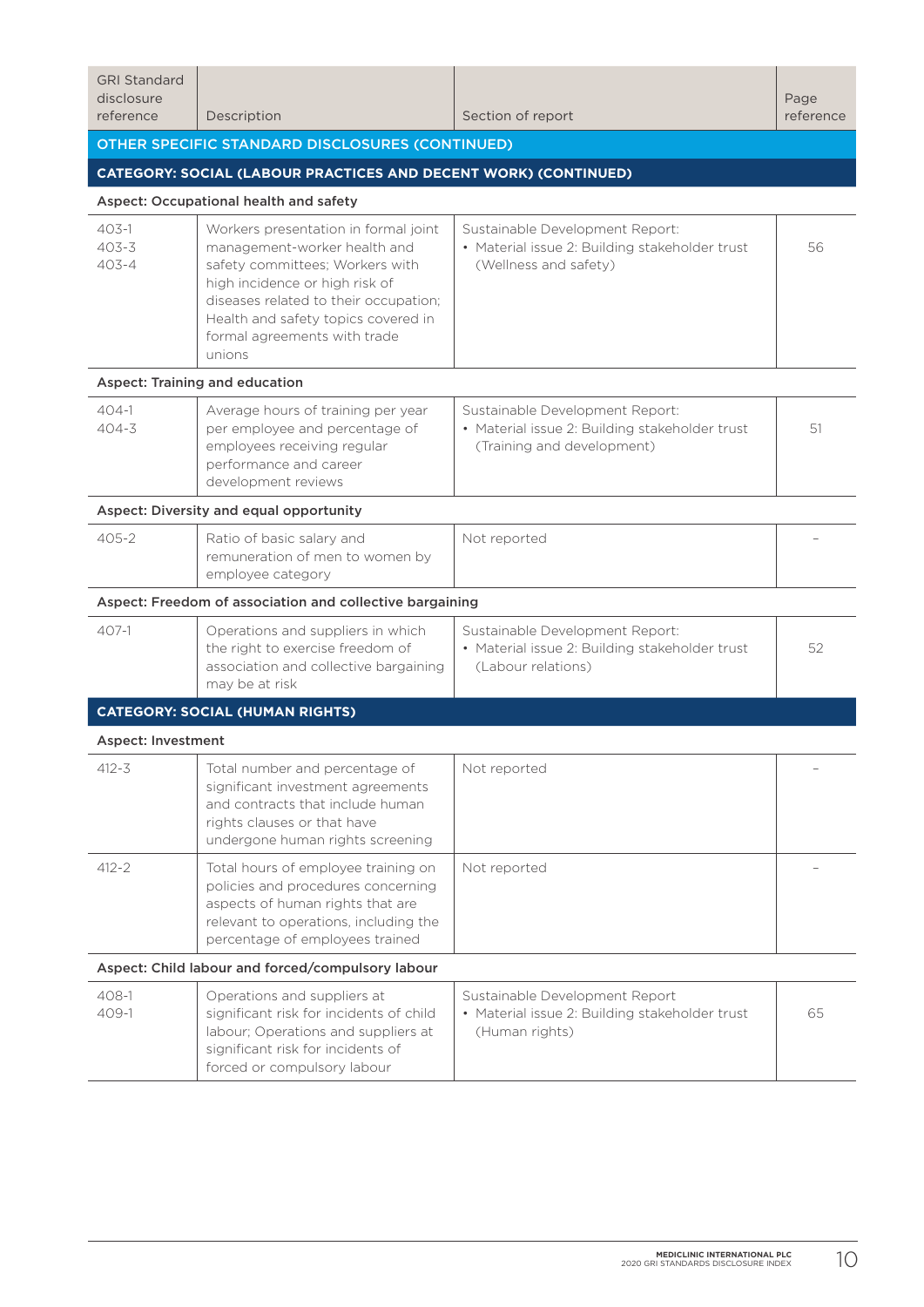| <b>OTHER SPECIFIC STANDARD DISCLOSURES (CONTINUED)</b>                                                                                                                                                                                                                              |     |  |  |  |  |
|-------------------------------------------------------------------------------------------------------------------------------------------------------------------------------------------------------------------------------------------------------------------------------------|-----|--|--|--|--|
| <b>CATEGORY: SOCIAL (HUMAN RIGHTS) (CONTINUED)</b>                                                                                                                                                                                                                                  |     |  |  |  |  |
| <b>Aspect: Security practices</b>                                                                                                                                                                                                                                                   |     |  |  |  |  |
| $410 - 1$<br>Security personnel trained in human<br>Not applicable<br>rights policies or procedures                                                                                                                                                                                 |     |  |  |  |  |
| Aspect: Rights of indigenous people                                                                                                                                                                                                                                                 |     |  |  |  |  |
| Incidents of violations involving<br>$411 - 1$<br>Sustainable Development Report:<br>rights of indigenous people<br>• Material issue 2: Building stakeholder trust<br>(Human rights)                                                                                                | 65  |  |  |  |  |
| Aspect: Human rights assessment                                                                                                                                                                                                                                                     |     |  |  |  |  |
| $412 - 1$<br>Operations that have been subject<br>Sustainable Development Report:<br>$412 - 2$<br>to human rights reviews or impact<br>• Material issue 2: Building stakeholder trust<br>assessments; Employee training on<br>(Human rights)<br>human rights policies or procedures | 65  |  |  |  |  |
| <b>CATEGORY: SOCIAL (SOCIETY)</b>                                                                                                                                                                                                                                                   |     |  |  |  |  |
| <b>Aspect: Local communities</b>                                                                                                                                                                                                                                                    |     |  |  |  |  |
| Operations with significant potential<br>$413 - 2$<br>Not applicable<br>or actual negative impact on local<br>communities                                                                                                                                                           |     |  |  |  |  |
| <b>Aspect: Anti-corruption</b>                                                                                                                                                                                                                                                      |     |  |  |  |  |
| Operations assessed for risks related<br>$205 - 1$<br>Annual Report:<br>$205 - 2$<br>to corruption; Communication and<br>• Corporate Governance Statement: Fraud<br>training about anti-corruption<br>and corruption<br>policies                                                    | 163 |  |  |  |  |
| <b>Aspect: Public policy</b>                                                                                                                                                                                                                                                        |     |  |  |  |  |
| $415 - 1$<br>Political contributions<br>Annual Report:<br>• Corporate Governance Statement: Political<br>donations                                                                                                                                                                  | 167 |  |  |  |  |
| Sustainable Development Report:<br>· Stakeholder engagement: Governments and<br>authorities                                                                                                                                                                                         | 17  |  |  |  |  |
| Aspect: Supplier social assessment                                                                                                                                                                                                                                                  |     |  |  |  |  |
| $414 - 1$<br>Percentage of new suppliers<br>Website:<br>screened using social criteria<br>• Modern Slavery and Human Trafficking<br>Statement                                                                                                                                       |     |  |  |  |  |
| $414 - 2$<br>Negative social impacts in the<br>Website:<br>supply chain and actions taken<br>• Modern Slavery and Human Trafficking<br>Statement                                                                                                                                    |     |  |  |  |  |
| Aspect: Socio-economic compliance                                                                                                                                                                                                                                                   |     |  |  |  |  |
| $419 - 1$<br>Significant fines and non-monetary<br>Annual Report:<br>sanctions for non-compliance with<br>• Corporate Governance Statement: Ethics<br>laws and/or regulations in the social<br>and compliance<br>and economic area                                                  | 162 |  |  |  |  |
| Sustainable Development Report<br>• Material Issue 3: Being an ethical and<br>responsible corporate citizen (Preventing<br>bribery and corruption)                                                                                                                                  | 69  |  |  |  |  |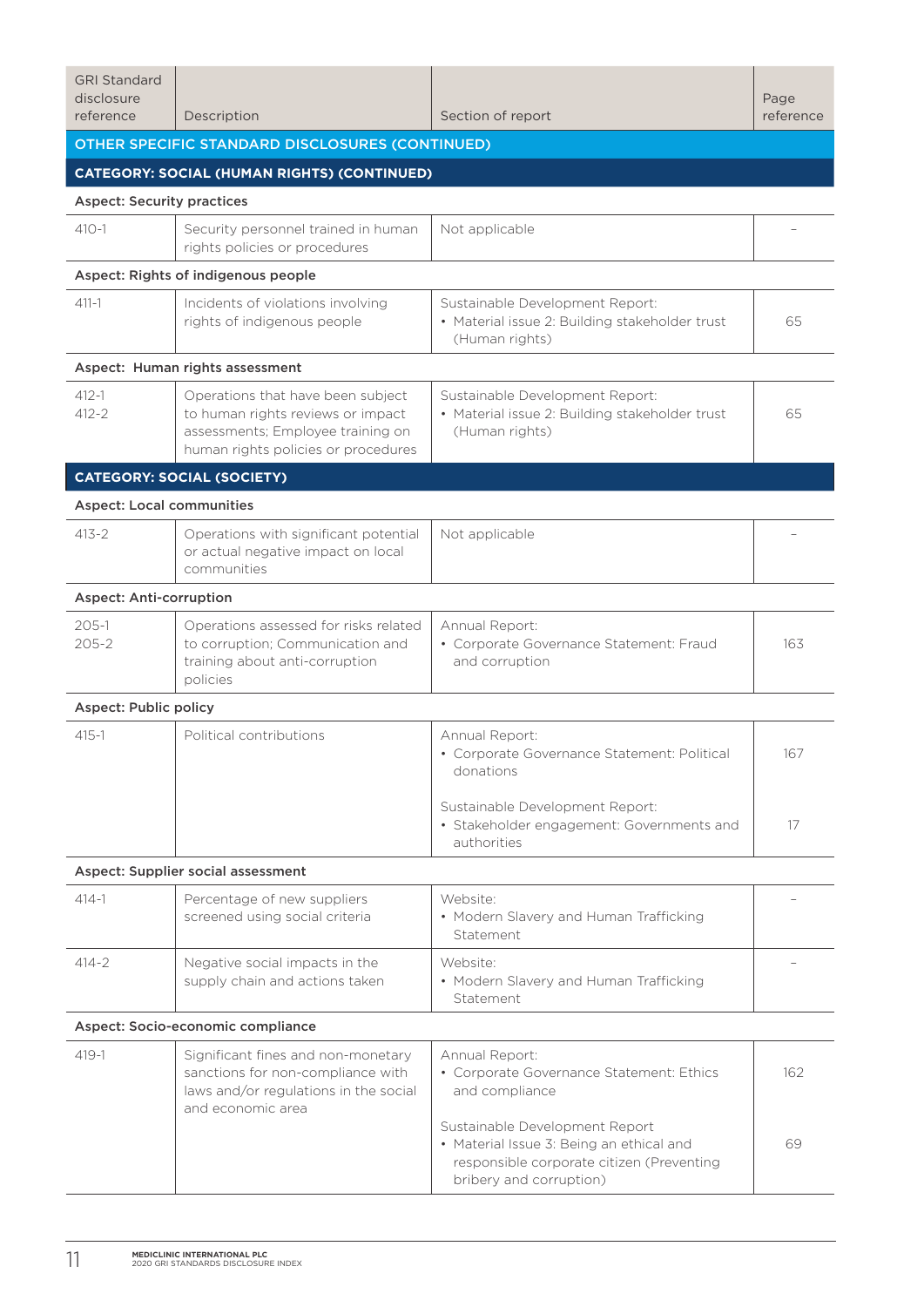| <b>GRI Standard</b><br>disclosure<br>reference   | Description                                                                                                                                                                                                                         | Section of report                                                                        | Page<br>reference |  |  |  |
|--------------------------------------------------|-------------------------------------------------------------------------------------------------------------------------------------------------------------------------------------------------------------------------------------|------------------------------------------------------------------------------------------|-------------------|--|--|--|
| OTHER SPECIFIC STANDARD DISCLOSURES (CONTINUED)  |                                                                                                                                                                                                                                     |                                                                                          |                   |  |  |  |
| <b>CATEGORY: SOCIAL (PRODUCT RESPONSIBILITY)</b> |                                                                                                                                                                                                                                     |                                                                                          |                   |  |  |  |
| Aspect: Customer health and safety               |                                                                                                                                                                                                                                     |                                                                                          |                   |  |  |  |
| $416 - 1$                                        | Assessment of the health and safety<br>impacts of product and service<br>categories                                                                                                                                                 | Annual Report:<br>• Clinical services overview<br>Website:<br>• Clinical Services Report | 50                |  |  |  |
| $416 - 2$                                        | Incidents of non-compliance<br>concerning health and safety<br>impacts of products and services                                                                                                                                     | Annual Report:<br>• Corporate Governance Statement: Ethics<br>and compliance             | 162               |  |  |  |
| Aspect: Marketing and labelling                  |                                                                                                                                                                                                                                     |                                                                                          |                   |  |  |  |
| $417 - 1$<br>$417 - 2$<br>$417 - 3$              | Requirements for product and<br>service information and labelling;<br>Incidents of non-compliance<br>concerning product service<br>information and labelling; Incidents<br>of non-compliance concerning<br>marketing communications | Not applicable                                                                           |                   |  |  |  |